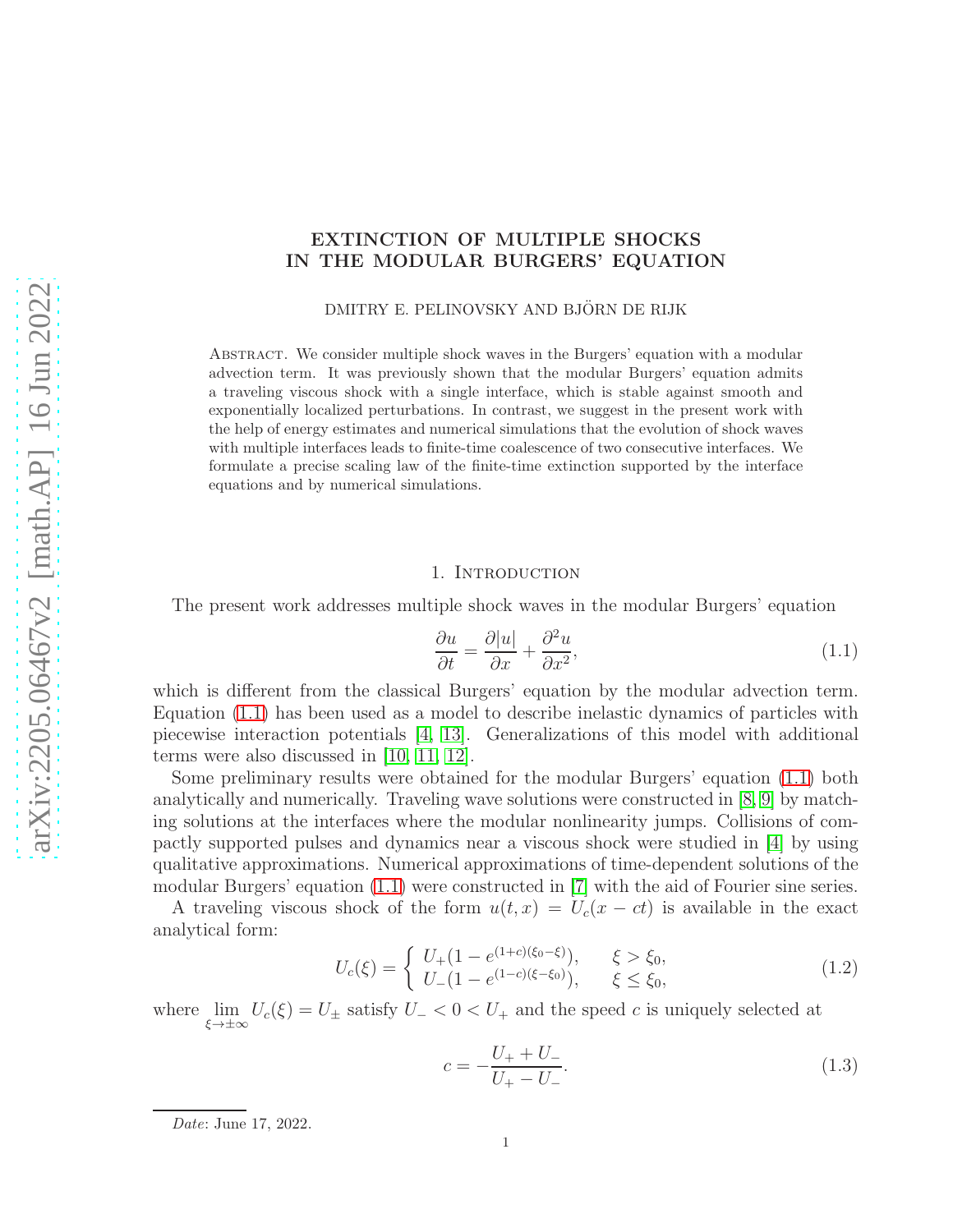The viscous shock [\(1.2\)](#page-0-1) possesses a single interface at  $\xi_0 \in \mathbb{R}$ , where  $U_c(\xi_0) = 0$ , such that  $U_c$  is a continuously differentiable function with a piecewise continuous second derivative, whose only discontinuity arises at the interface and is described by the jump condition:

$$
[U''_c]_-(\xi_0) := U''_c(\xi_0 + 0) - U''_c(\xi_0 - 0) = -2|U'_c(\xi_0)|.
$$
\n(1.4)

Asymptotic stability of the traveling shock [\(1.2\)](#page-0-1) against smooth, exponentially localized perturbations was established in [\[5\]](#page-11-8). It was shown that the evolution of such perturbations is well defined on both sides of the interface and the perturbations decay in time. A finitedifference numerical method, which couples the nonlinear dynamics at the interfaces to the linear advection-diffusion dynamics on both sides of the interface, was implemented in [\[5\]](#page-11-8) to corroborate the stability analysis of the viscous shock.

The purpose of the present work is to study viscous shocks in the modular Burgers' equation [\(1.1\)](#page-0-0) with multiple interfaces. We show with the aid of energy estimates that compact regions between two consecutive interfaces shrink in time and no new compact regions can be formed dynamically. In particular, this yields that no traveling viscous shocks with multiple interfaces can exist in the modular Burgers' equation. Moreover, for odd initial data with three symmetric interfaces we establish that the interfaces coalesce in finite time to a single interface. We complement our analysis with finite-difference numerical simulations. Postprocessing data analysis suggests a precise scaling law of the finite-time extinction which agrees with the interface equations.

We note that, although the finite-difference method is rather elementary, it allows us to capture the main feature of the dynamics of the modular Burgers' equation [\(1.1\)](#page-0-0), where the linear equations between interfaces are coupled together by the nonlinear interface equations. It is unclear how else the numerical modeling of the time evolution could be performed due to the singular contribution of the modular nonlinearity (without replacing it by a smooth approximation).

Before closing the introduction, we mention some contemporary work on other related problems. A diffusion equation with a piecewise defined nonlinearity, namely, the KPP model with the cutoff reaction rate, was studied in [\[14,](#page-11-9) [15\]](#page-11-10), where matched asymptotic expansions in the dynamically moving coordinate frame have been used to establish both the existence and asymptotic stability of traveling viscous shocks. Metastable N-waves of the classical Burgers' equation were studied in  $[2, 6]$  $[2, 6]$  by employing dynamical systems methods.

The ultimate goal of our studies is to understand the dynamics of the logarithmic Burgers' equations [\[3\]](#page-11-13), which commonly arises in the modeling of granular chains in viscous systems. The logarithmic nonlinearity is more singular than the modular nonlinearity in [\(1.1\)](#page-0-0), hence it presents further challenges in the analysis of (traveling) viscous shocks. We remark that, compared to the logarithmic Burgers' equation, the logarithmic diffusion equation has been well-studied [\[1\]](#page-11-14).

The paper is organized as follows. Section [2](#page-2-0) contains general energy estimates for the modular Burgers' equation. Section [3](#page-3-0) addresses the finite-time extinction of shocks for odd initial data with three symmetric interfaces, both analytically and numerically. Section [4](#page-10-0) concludes the paper with a discussion of open problems.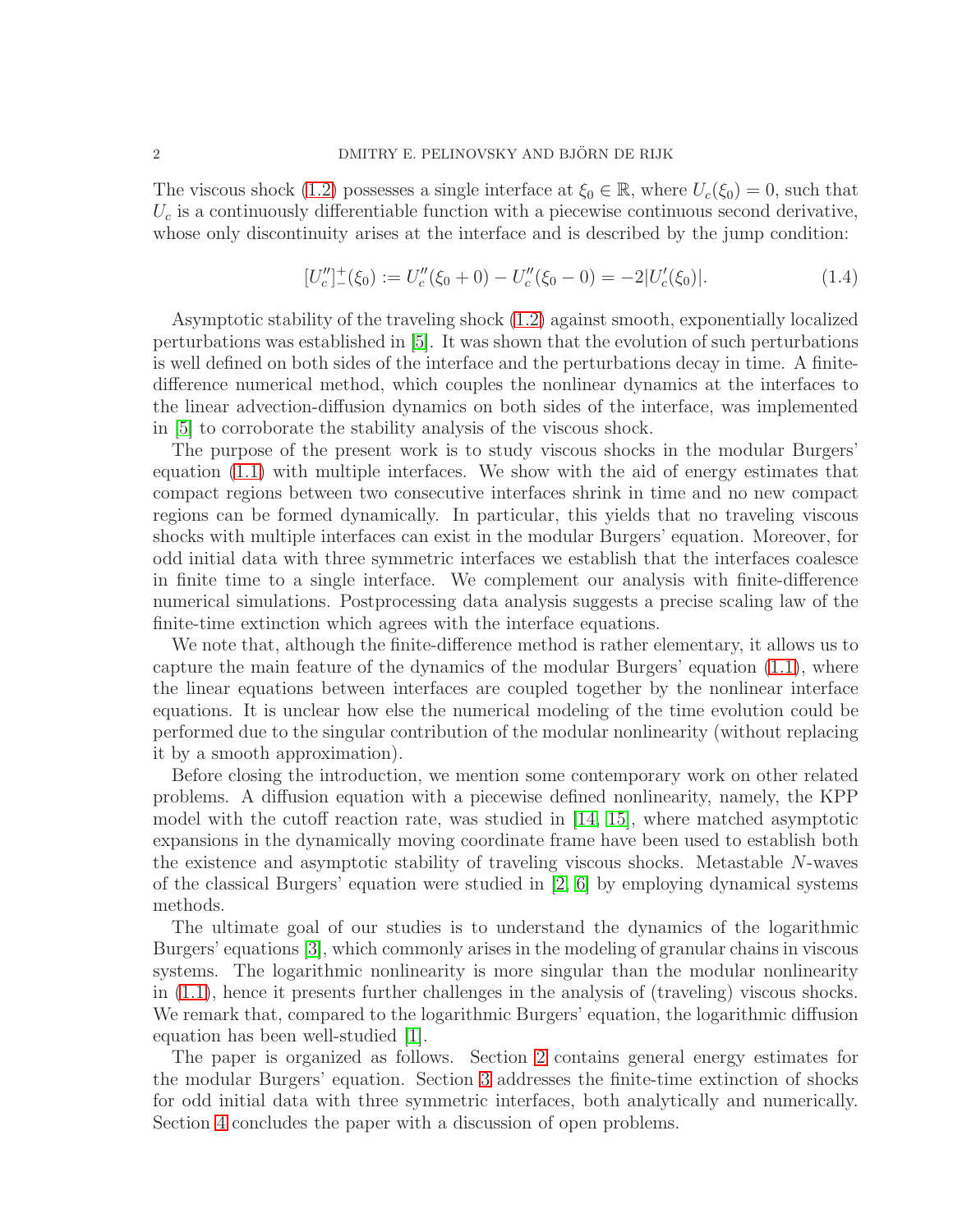#### MODULAR BURGERS' EQUATION 3

#### 2. Energy estimates

<span id="page-2-0"></span>Here we use energy estimates to show that a compact region between two consecutive interfaces shrinks and eventually disappears in the time evolution of the modular Burg-ers' equation [\(1.1\)](#page-0-0). We take  $T > 0$  and consider a continuously differentiable solution  $u(t, x)$ :  $(0, T) \times \mathbb{R} \to \mathbb{R}$  to the modular Burgers' equation [\(1.1\)](#page-0-0), whose second derivative  $u_{xx}$  is piecewise continuous with discontinuities arising only at the interfaces.

We consider two consecutive interfaces  $-\infty < \xi_1(t) < \xi_2(t) < \infty$ , so that  $u(t, \xi_1(t)) = 0$ and  $u(t, \xi_2(t)) = 0$  for  $t \in (0, T)$ . Without loss of generality, we assume  $u(t, x) > 0$  for  $\xi_1(t) < x < \xi_2(t)$ . All in all, this yields the following linear evolutionary boundary-value problem:

<span id="page-2-1"></span>
$$
\begin{cases}\n u_t = u_x + u_{xx}, & \xi_1(t) < x < \xi_2(t), & 0 < t < T, \\
u(t, \xi_1(t)) = 0, & 0 < t < T, \\
u(t, \xi_2(t)) = 0, & 0 < t < T.\n\end{cases}\n\tag{2.1}
$$

The linear problem [\(2.1\)](#page-2-1) is not closed as we need to find the evolution of  $\xi_{1,2}(t)$  from the boundary conditions at  $x = \xi_{1,2}(t)$  and the evolutionary boundary-value problems satisfied by  $u(t, x)$  for  $x < \xi_1(t)$  and for  $x > \xi_2(t)$ . At each interface  $x = \xi_{1,2}(t)$ , two additional boundary conditions are needed. These two conditions are given by the continuity of the derivative  $u_x(t, x)$  across  $x = \xi_{1,2}(t)$  and by a jump condition for  $u_{xx}(t, x)$ , which read

$$
[u_x]_{-}^{+}(t, \xi_{1,2}(t)) := u_x(t, \xi_{1,2}(t) + 0) - u_x(t, \xi_{1,2}(t) - 0) = 0,
$$
  
\n
$$
[u_{xx}]_{-}^{+}(t, \xi_{1,2}(t)) := u_{xx}(t, \xi_{1,2}(t) + 0) - u_{xx}(t, \xi_{1,2}(t) - 0) = -2|u_x(t, \xi_{1,2}(t))|,
$$
\n(2.2)

for  $0 < t < T$ . We note that the jump condition for  $u_{xx}$  is equivalent to the continuity of the temporal derivative  $u_t$  across the interfaces. We derive energy estimates from the linear boundary-value problem [\(2.1\)](#page-2-1) by ignoring the global information from other boundary conditions [\(2.2\)](#page-2-2). Consequently, the time evolution of  $\xi_{1,2}(t)$  is not relevant for our energy estimates.

Integrating  $(2.1)$  on  $[\xi_1(t), \xi_2(t)]$  yields

<span id="page-2-4"></span><span id="page-2-2"></span>
$$
\frac{d}{dt} \int_{\xi_1(t)}^{\xi_2(t)} u(t,x) dx = u_x(t, \xi_2(t)) - u_x(t, \xi_1(t)) \le 0,
$$
\n(2.3)

where we have used the inequalities  $u_x(t, \xi_2(t)) \leq 0$  and  $u_x(t, \xi_1(t)) \geq 0$ , which follow from the fact that  $u(t, x) > 0$  for  $\xi_1(t) < x < \xi_2(t)$ . Hence, the positive mass  $\int_{\xi_1(t)}^{\xi_2(t)} u(t, x) dx$  is monotonically decreasing as a function of  $t$  as long as the slopes at the end points of the compact region are nonzero.

Integrating [\(2.1\)](#page-2-1) multiplied by u on  $[\xi_1(t), \xi_2(t)]$  yields

<span id="page-2-3"></span>
$$
\frac{d}{dt} \int_{\xi_1(t)}^{\xi_2(t)} u^2(t,x) dx = -2 \int_{\xi_1(t)}^{\xi_2(t)} u_x^2(t,x) dx \le 0.
$$
\n(2.4)

Hence, the positive energy  $\int_{\xi_1(t)}^{\xi_2(t)} u^2(t,x)dx$  is monotonically decreasing as a function of t as long as  $\xi_1(t) < \xi_2(t)$ . In particular, identity [\(2.4\)](#page-2-3) shows that no traveling viscous shocks with multiple interfaces can exist in the modular Burgers' equation  $(1.1)$ , as for such solutions the positive energies  $\int_{\xi_1(t)}^{\xi_2(t)} u^2(t,x)dx$  and  $\int_{\xi_1(t)}^{\xi_2(t)} u^2_x(t,x)dx$  between two consecutive interfaces must stay constant in time.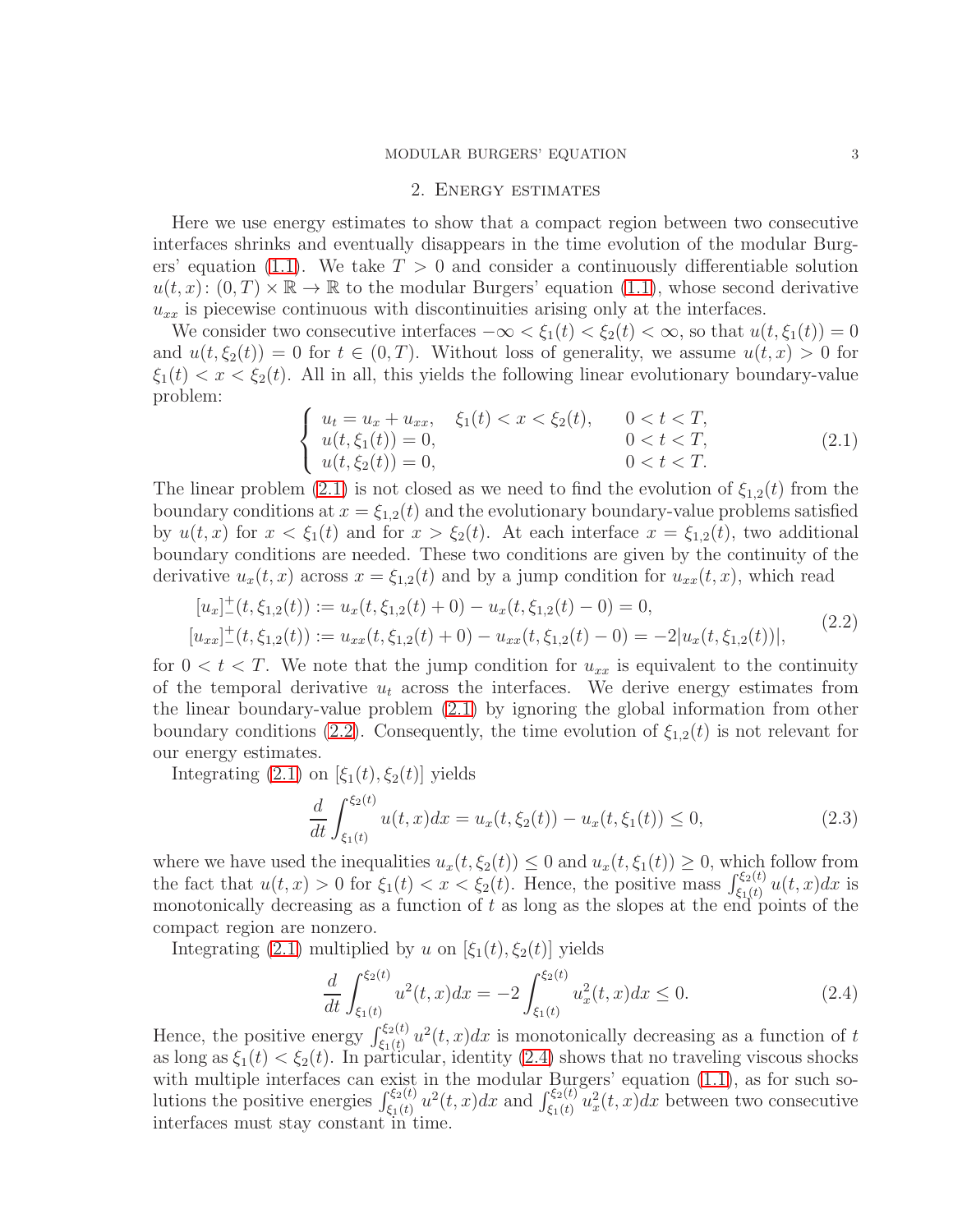We remark that energy estimates involving spatial derivatives of  $u(t, x)$  cannot be derived from the linear boundary-value problem [\(2.1\)](#page-2-1), because of the lack of information on the spatial derivatives of  $u(t, x)$  at  $x = \xi_{1,2}(t)$ .

The two estimates [\(2.3\)](#page-2-4) and [\(2.4\)](#page-2-3) suggest that no new compact regions may be formed dynamically in time since the mass and energy of the compact region with positive  $u(t, x)$ cannot increase from zero to positive values. However, the argument does not clarify if the mass and energy extinguish in finite or infinite times or if the two interface  $\xi_{1,2}(t)$  coalesce when the mass and energy vanish. In the next section we will answer these questions for the special case of odd shock waves and corroborate our analysis by numerical experiments.

#### 3. Odd initial data with three symmetric interfaces

<span id="page-3-0"></span>Here we consider the simplest problem for shock waves with multiple interfaces. Since the modular Burgers' equation [\(1.1\)](#page-0-0) preserves odd functions in the time evolution, we restrict solutions to the class of odd functions  $u(t, -x) = -u(t, x)$  closed on  $(0, \infty)$  subject to Dirichlet condition at  $x = 0$  and the normalized boundary condition  $u(t, x) \rightarrow 1$  as  $x \to +\infty$ . We will assume that there exists a single interface at  $x = \xi(t) \in (0,\infty)$ . Due to the oddness condition, the multiple shock wave consists of three symmetric interfaces at  $x = -\xi(t)$ ,  $x = 0$  and  $x = \xi(t)$ , cf. Figure [3.1.](#page-3-1)



Figure 3.1. Odd initial data with three symmetric interfaces shown by red stars. The depicted initial data on  $(0, \infty)$  is given by  $(3.8)$  with  $\alpha = 1$ .

The mathematical formulation of the evolutionary boundary-value problem is given by

<span id="page-3-2"></span><span id="page-3-1"></span>
$$
\begin{cases}\n u_t = -u_x + u_{xx}, & u(t, x) < 0, & 0 < x < \xi(t), \\
u_t = u_x + u_{xx}, & u(t, x) > 0, & \xi(t) < x < \infty, \\
u(t, 0) = 0, & u(t, \xi(t)) = 0, & \lim_{x \to +\infty} u(t, x) = 1,\n\end{cases}
$$
\n(3.1)

where  $u(t, x) : (0, T) \times \mathbb{R} \to \mathbb{R}$  is odd in x and continuously differentiable with piecewise continuous second derivative  $u_{xx}$  having discontinuities only at the interfaces  $x = 0, \pm \xi(t)$ .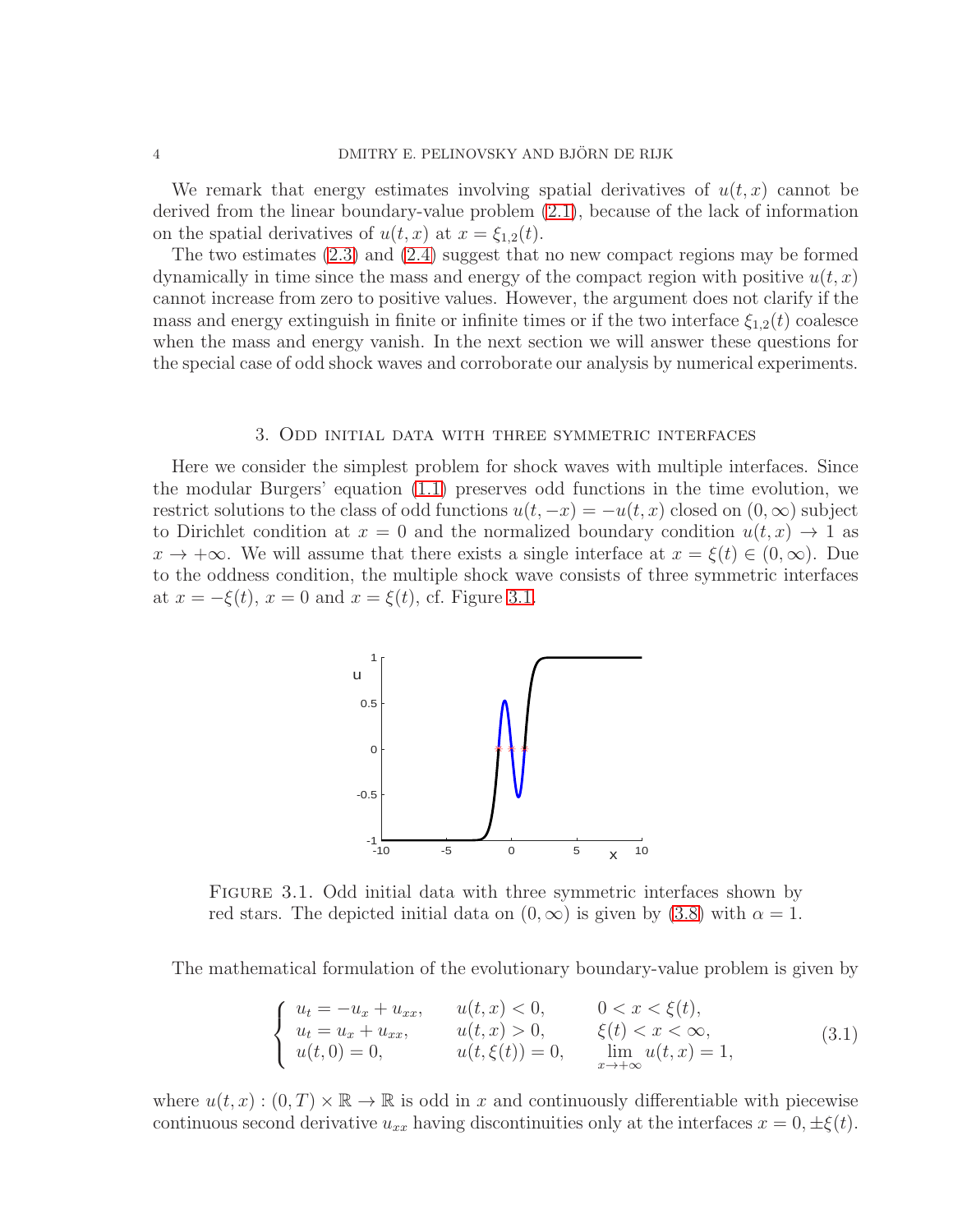<span id="page-4-0"></span>The supplementary conditions at the interfaces read

$$
u_{xx}(t, +0) = u_x(t, 0),
$$
  
\n
$$
[u_x]_-(t, \xi(t)) = 0,
$$
  
\n
$$
[u_{xx}]_-(t, \xi(t)) = -2u_x(t, \xi(t)).
$$
\n(3.2)

The first interface condition in [\(3.2\)](#page-4-0) is consistent with the Dirichlet condition  $u(t, 0) = 0$ and the evolution system in  $(3.1)$ . The last interface condition in  $(3.2)$  in combination with the Dirichlet condition  $u(t,\xi(t)) = 0$  and the evolution system in [\(3.1\)](#page-3-2) can be rewritten as the differential equation

<span id="page-4-1"></span>
$$
\xi'(t) = -1 - \frac{u_{xx}(t,\xi(t) + 0)}{u_x(t,\xi(t))} = +1 - \frac{u_{xx}(t,\xi(t) - 0)}{u_x(t,\xi(t))}.
$$
\n(3.3)

The interface equation [\(3.3\)](#page-4-1) holds as long as  $u_x(t,\xi(t)) > 0$ .

3.1. Finite-time coalescence of interfaces. We establish finite-time coalescence of interfaces for solutions  $u(t, x): (0, T) \times \mathbb{R} \to \mathbb{R}$  of the boundary-value problem [\(3.1\)](#page-3-2)-[\(3.2\)](#page-4-0) by introducing the new variable  $z(t, x) = 1 - u(t, x)$ , which measures the difference between the solution  $u(t, x)$  and its asymptotic value  $\lim_{x \to +\infty} u(t, x) = 1$ . Clearly, z satisfies the equation

$$
\frac{\partial z}{\partial t} = \frac{\partial |1-z|}{\partial x} + \frac{\partial^2 z}{\partial x^2}.
$$

We aim to derive a differential inequality for the mass

$$
M(t) = \int_0^\infty z(t, x) dx.
$$

In order to assure that the mass is well-defined and positive, we require  $z(t, \cdot)$  to be integrable and nonnegative on  $(0, \infty)$  for each  $t \in (0, T)$ . By a standard application of maximum and comparison principles for advection-diffusion equations, this is the case if the initial condition  $z(0, x) = 1 - u(0, x)$  is nonnegative and integrable on  $(0, \infty)$ .

The advantage of working with the mass  $M(t)$  over  $\int_0^{\xi(t)} u(t, x) dx$ , as in Section [2,](#page-2-0) is that information on *both* sides of the interface at  $x = \xi(t)$  is taken into account. That is, the estimate  $(2.3)$  only relies on the *linear* dynamics  $(2.1)$  between interfaces, whereas the modular nonlinearity can only be captured by considering both sides of an interface.

Let us proceed with deriving a differential inequality for the mass  $M(t)$ . We take  $t \in (0,T)$  and assume no coalescence of interfaces has occurred on [0, t], so that it holds  $\xi(s) > 0$  for all  $s \in [0, t]$ . First, we note that

$$
z(s, \xi(s)) = z(s, 0) = 1, \qquad -z_x(s, 0) = u_x(s, 0) \le 0,
$$

and

$$
\lim_{x \to +\infty} z(s, x) = \lim_{x \to +\infty} z_x(s, x) = 0
$$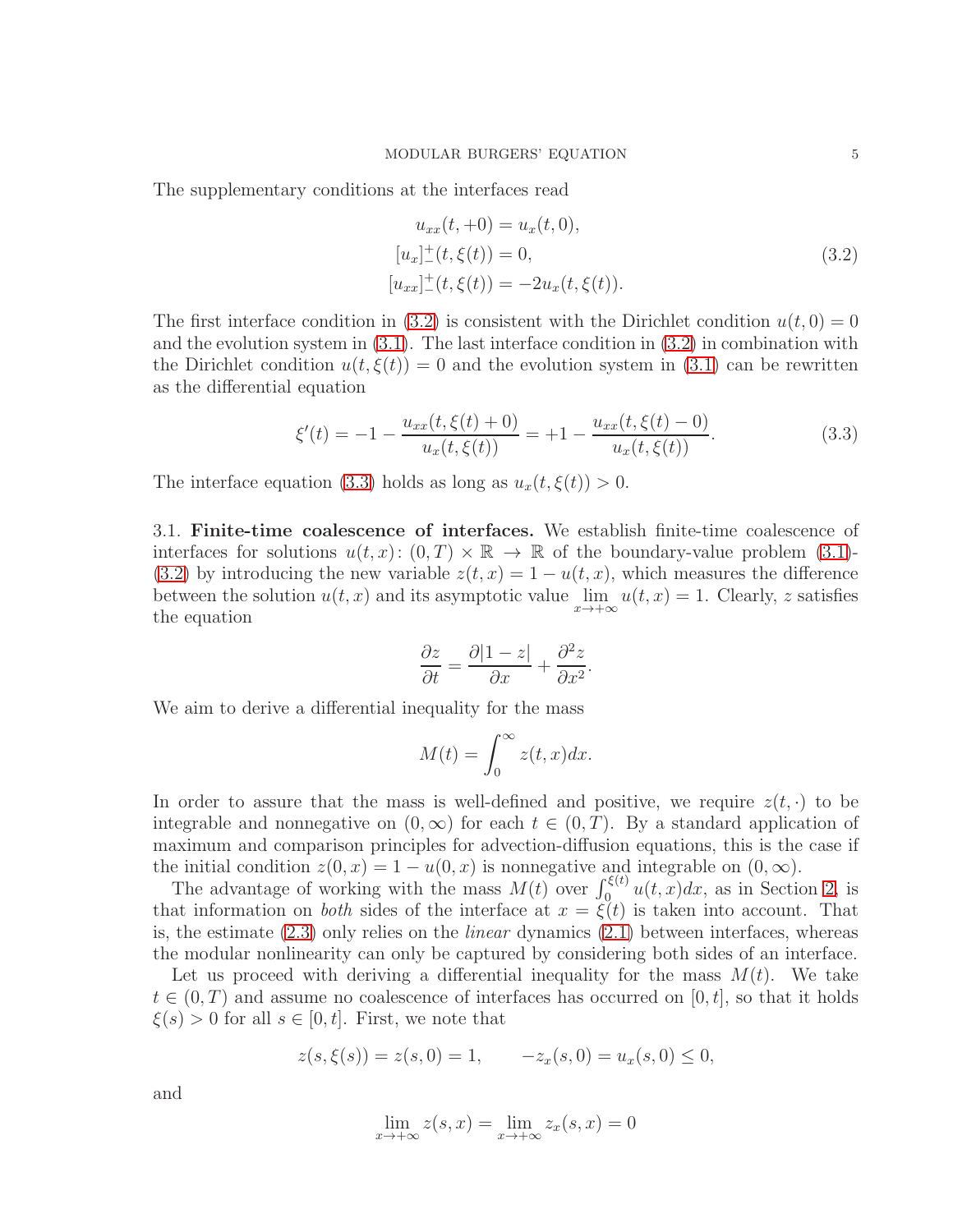hold for all  $s \in (0, t)$ . Hence, with the aid of the Leibniz rule, we obtain

$$
\frac{d}{ds}M(s) = \lim_{x \to +\infty} \frac{d}{ds} \left( \int_0^{\xi(s)} z(s, y) dy + \int_{\xi(s)}^x z(s, y) dy \right)
$$
  
\n
$$
= \lim_{x \to +\infty} \left( z(s, \xi(s)) \xi'(s) + \int_0^{\xi(s)} (z_{xx}(s, y) - z_x(s, y)) dy - z(s, \xi(s)) \xi'(s) + \int_{\xi(s)}^x (z_{xx}(s, y) + z_x(s, y)) dy \right)
$$
  
\n
$$
= \lim_{x \to +\infty} (z_x(s, \xi(s)) - 1 - (z_x(s, 0) - 1) + z_x(s, x) + z(s, x) - (z_x(s, \xi(s)) + 1))
$$
  
\n
$$
= -1 - z_x(s, 0) \le -1
$$

for  $s \in (0, t)$ , where we remark that the interchange of limit and derivative is justified by uniform convergence of the relevant differential quotient. Upon integrating the above differential inequality for the mass  $M(s)$  for  $s \in [0, t]$ , we obtain  $M(t) \leq M(0) - t$ .

To finish the argument, we note that  $z(t, x) \geq 1$  for  $x \in (0, \xi(t))$  and  $z(t, x) \geq 0$  for  $x \in (\xi(t), \infty)$ , so that we arrive at

$$
0 < \xi(t) \le \int_0^{\xi(t)} z(t, x) dx \le M(t) \le M(0) - t,\tag{3.4}
$$

which implies that there exists  $t_0 \in (0, M(0))$  such that  $\xi(t) \to 0$  as  $t \to t_0$ . Hence we have established finite-time coalescence of interfaces for the simplest odd multiple shock waves. Moreover, our method provides an upper bound for the time of coalescence, which is given by the integral

<span id="page-5-2"></span>
$$
M(0) = \int_0^\infty (1 - u_0(x)) \, dx,
$$

where  $u_0(x) = u(0, x)$  is the initial condition of the solution  $u(t, x)$  to the evolutionary boundary-value problem [\(3.1\)](#page-3-2)-[\(3.2\)](#page-4-0).

3.2. Finite-difference method. Next, we set up the framework for the numerical experiments, which rely on a finite-difference method. To implement the method we assume that  $\xi(t) > 0$  and work with the rescaled spatial coordinate  $y := x/\xi(t)$ . This transformation scales the domain of the boundary-value problem [\(3.1\)](#page-3-2) to the time-independent regions  $(0, 1)$  and  $(1, \infty)$ . Thus, abusing notation, we rewrite the evolutionary boundaryvalue problem for  $u = u(t, y)$  as:

<span id="page-5-0"></span>
$$
\begin{cases}\n u_t = \xi^{-1}(\xi'y - 1)u_y + \xi^{-2}u_{yy}, & u(t, y) < 0, \quad 0 < y < 1, \\
u_t = \xi^{-1}(\xi'y + 1)u_y + \xi^{-2}u_{yy}, & u(t, y) > 0, \quad 1 < y < \infty, \\
u(t, 0) = 0, & u(t, 1) = 0, \quad \lim_{y \to +\infty} u(t, y) = 1,\n\end{cases}
$$
\n(3.5)

whereas the interface equation [\(3.3\)](#page-4-1) transforms into

<span id="page-5-1"></span>
$$
\xi'(t) = -1 - \frac{u_{yy}(t, 1+0)}{\xi(t)u_y(t, 1)} = +1 - \frac{u_{yy}(t, 1-0)}{\xi(t)u_y(t, 1)}.
$$
\n(3.6)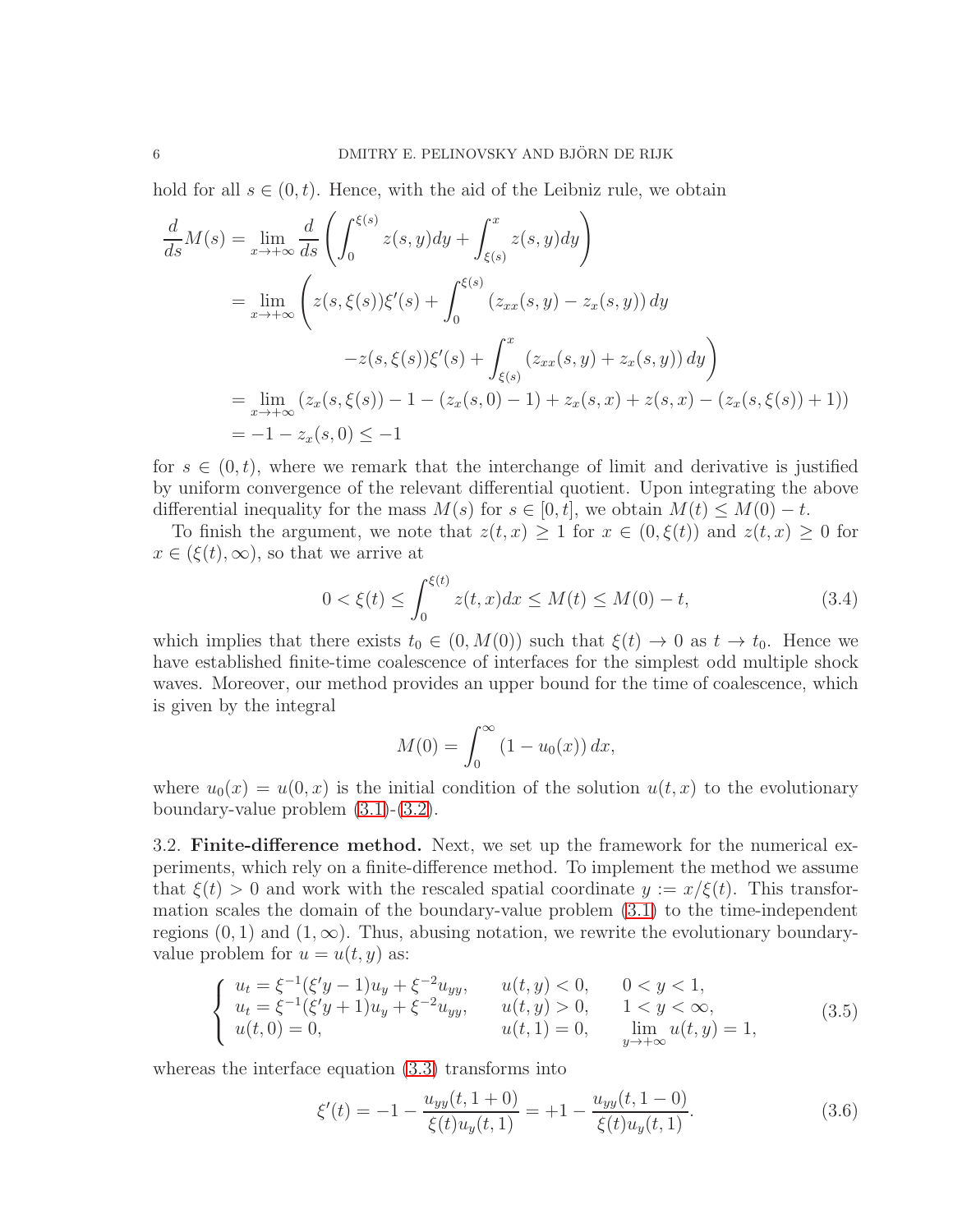By using an equally spaced grid with the step size h on  $[0, 1]$  and  $[1, L]$  for sufficiently large  $L$ , we replace the first and second spatial derivatives in  $(3.5)$  by the central differences. We can do this for every interior point of the grid since there are no evolution equations at  $y = 0$  and  $y = 1$  due to the Dirichlet conditions. The Neumann condition  $u_y(t, L) = 0$  is used at  $y = L$ . It remains to derive a discretization of the interface condition [\(3.6\)](#page-5-1).

To couple the solutions on  $[0, 1]$  and  $[1, L]$ , we use the central difference approximation of the first and second spatial derivatives at  $y = 1$  in [\(3.6\)](#page-5-1). This can only be done if additional grid points are added to the left and to the right of the interface point  $y = 1$ . In other words, we augment  ${u_k}_{k=0}^{k=N}$  for  $y_k = hk$  with  $v_{N+1}$  for  $y_{N+1} = 1+h$  and  ${u_k}_{k=N}^{k=M}$ for  $y_k = hk$  with  $v_{N-1}$  for  $y_{N-1} = 1 - h$ , where  $h = \frac{1}{N} = \frac{L}{M}$  $\frac{L}{M}$  and  $u_0 = u_N = 0$  due to the Dirichlet conditions at  $y = 0$  and  $y = 1$ . For the Neumann condition at  $y = L$ , we use an additional grid point at  $y_{M+1} = L + h$  with  $u_{M+1} = u_{M-1}$ .

The continuity of  $u_y(t, y)$  and the jump of  $u_{yy}(t, y)$  across  $y = 1$  are expressed in the central difference approximation by the linear equations

$$
\frac{v_{N+1} - u_{N-1}}{2h} = \frac{u_{N+1} - v_{N-1}}{2h},
$$

$$
\frac{u_{N+1} + v_{N-1}}{h^2} - \frac{v_{N+1} + u_{N-1}}{h^2} = -2\xi \frac{v_{N+1} - u_{N-1}}{2h}.
$$

These linear equations admit a unique solution for the additional variables  $v_{N+1}$  and  $v_{N-1}$ given by

$$
v_{N+1} = \frac{2u_{N+1} - h\xi u_{N-1}}{2 - h\xi}, \quad v_{N-1} = \frac{2u_{N-1} - h\xi u_{N+1}}{2 - h\xi},
$$

where we assume that h is chosen so small that  $h\xi(t) < 2$ . Substituting these solutions into the central difference approximation of the interface equation [\(3.6\)](#page-5-1) yields the approximation

<span id="page-6-1"></span>
$$
\xi'(t) = -\frac{(2 - h\xi)(u_{N+1} + u_{N-1})}{h\xi(u_{N+1} - u_{N-1})}.
$$
\n(3.7)

The time evolution of the linear system [\(3.5\)](#page-5-0) was approximated by the implicit Crank-Nicolson method based on the trapezoidal rule of numerical integration. The Crank-Nicolson method is unconditionally stable for the linear advection-diffusion equations. However, the stability of iterations was affected by the approximation [\(3.7\)](#page-6-1) since  $\xi(t)$  and  $\xi'(t)$  were used in the evolutionary system [\(3.5\)](#page-5-0) explicitly based on the predictor-corrector pair (with  $\xi(t)$  obtained from  $\xi'(t)$  by using Heun's method).

It remains to provide initial data  $u_0(x) := u(0, x)$ , which are consistent with the inter-face conditions [\(3.6\)](#page-5-1). Without loss of generality, we assume  $\xi(0) = 1$  so that  $y = x$  at  $t = 0$ . For sufficiently fast convergence of  $u_0(x)$  towards 1 as  $x \to +\infty$ , we consider a Gaussian function on  $(1, \infty)$  concatenated with a quartic polynomial on  $(0, 1)$ :

<span id="page-6-0"></span>
$$
u_0(x) = \begin{cases} x(1-x)(ax^2+bx+c), & 0 < x < 1, \\ 1 - e^{-\alpha(x^2-1)}, & 1 < x < \infty, \end{cases}
$$
 (3.8)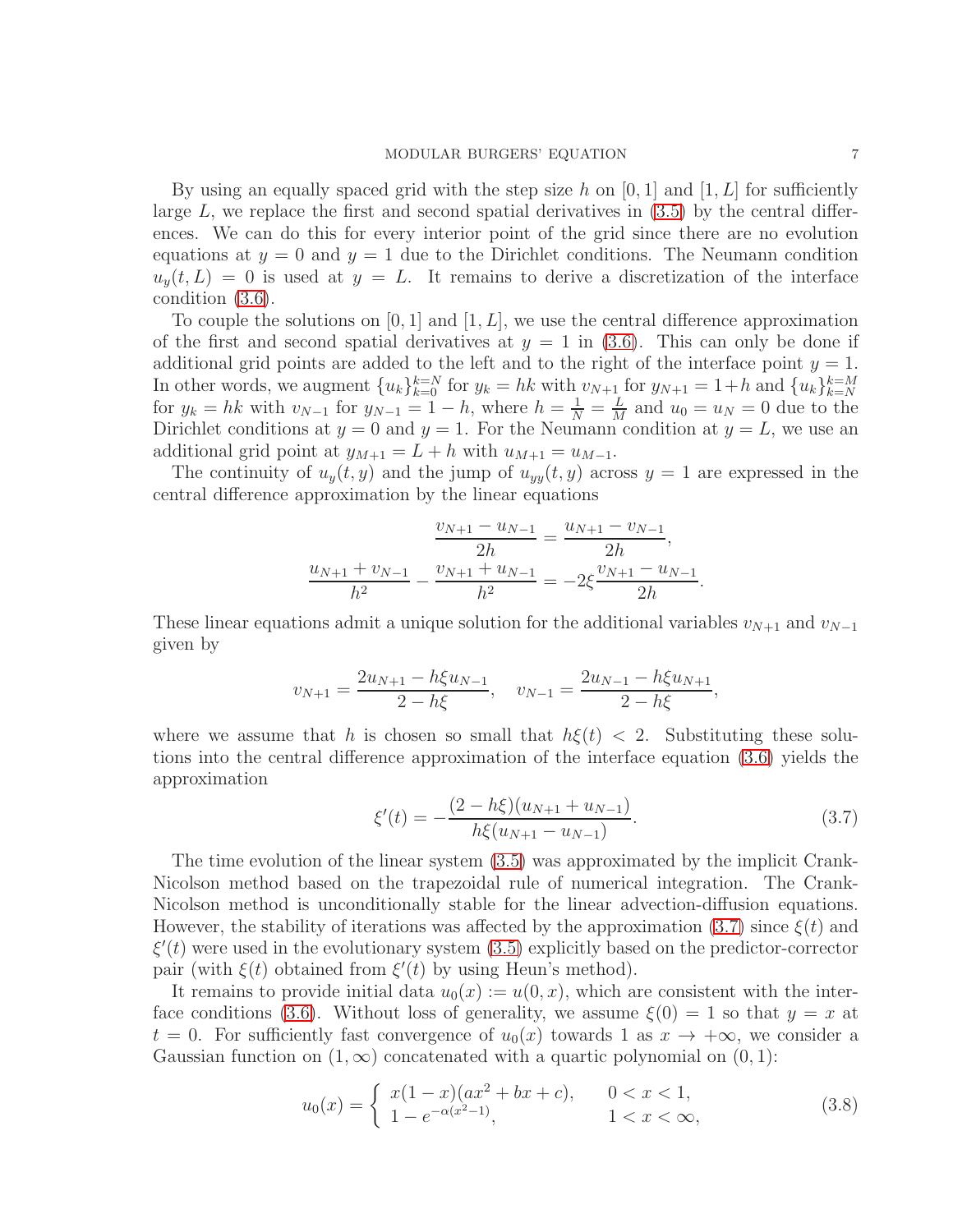so that the boundary conditions  $u_0(0) = u_0(1) = 0$  and  $\lim_{x \to +\infty} u_0(x) = 1$  are satisfied. Parameters a, b, and c can then be found uniquely in terms of  $\alpha$  by using the interface conditions [\(3.2\)](#page-4-0). The condition  $u_0''$  $u''_0(0) = u''_0$  $u'_0(0)$  yields  $2b = 3c$ . The condition  $u'_0$  $y'_0(1+0) =$  $u'_{0}$  $\alpha'_{0}(1-0)$  yields  $a+b+c=-2\alpha$ . Finally, the condition  $u''_{0}$  $u''_0(1+0)-u''_0$  $y''_0(1-0) = -2u'_0$  $_{0}^{\prime}(1)$ yields  $2a + b = 2\alpha^2 - \alpha$ . Solving all three conditions, we obtain

$$
a = \frac{\alpha(10\alpha + 1)}{7}
$$
,  $b = -\frac{3\alpha(2\alpha + 3)}{7}$ ,  $c = -\frac{2\alpha(2\alpha + 3)}{7}$ ,

which completes the construction of the initial condition  $u_0(x)$  for arbitrary  $\alpha > 0$ . Since  $\xi'(0) = 2(\alpha - 1)$ , the interface expands initially if  $\alpha > 1$  and contracts initially if  $\alpha < 1$ .

3.3. Outcomes of numerical simulations with the initial data [\(3.8\)](#page-6-0). We performed iterations on the domain [0, L] with  $L = 10$ , discretized with the step size  $h = 0.02$ . The time step was selected to be  $\tau = 0.0001$  in order to obtain better accuracy in the evolution of the interface  $\xi(t)$  within the finite-difference approximation [\(3.7\)](#page-6-1). Nevertheless, the accuracy was decreasing when  $\xi(t)$  and  $u_y(t, 1)$  were getting smaller and iterations eventually broke up and stopped before  $\xi(t)$  could reach 0. This was partly related to the fact that the Neumann condition at the end point  $L = 10$  was preserving the initial value  $u_0(L) \approx 1$  for a while, after which the value of  $u(t, L)$  started to decrease during the extinction stage.

Figure [3.2](#page-8-0) depicts the outcomes of the numerical simulations with the initial data [\(3.8\)](#page-6-0) for  $\alpha = 1.5$  (top) and  $\alpha = 0.5$  (bottom). The left panels show the profile  $u(t, y)$  for  $y > 0$ and two values of time:  $t = 0$  (dashed line) and  $t = t_1$  (solid line), where  $t_1 = 0.25$  for  $\alpha = 1.5$  and  $t_1 = 0.15$  for  $\alpha = 0.5$ . The right panels show the numerically computed evolution of the interface  $\xi(t)$  versus t.

First, we observe that the evolution of  $\xi(t)$  is non-monotone for  $\alpha = 1.5$  and monotone for  $\alpha = 0.5$ . This is in agreement with  $\xi'(0) = 2(\alpha - 1)$  computed from [\(3.8\)](#page-6-0). Moreover, performing computations for longer times with these and other values of  $\alpha$  suggests that in all cases there exists an extinction time  $t_0 \in (0,\infty)$  such that

$$
\xi(t) \to 0
$$
,  $u_x(t, \xi(t)) \to 0$ ,  $u_{xx}(t, \xi(t) \pm 0) \to 0$ , as  $t \to t_0$ ,

where the spatial derivatives were computed in the original variable  $x$  by using the chain rule and the numerical approximations:

$$
u_x(t,\xi(t)) = \frac{u_{N+1} - u_{N-1}}{h\xi(t)(2 - h\xi(t))}, \quad u_{xx}(t,\xi(t) - 0) = 2\frac{u_{N+1} + u_{N-1}(1 - h\xi(t))}{h^2\xi^2(t)(2 - h\xi(t))}.
$$
 (3.9)

Figure [3.2](#page-8-0) suggests that the extinction time  $t_0$  of the interfaces is actually much smaller than the upper bound  $T(\alpha) = M(0)$  computed from [\(3.4\)](#page-5-2), or explicitly,

$$
T(\alpha) = \int_0^\infty (1 - u_0(x)) dx = \frac{\sqrt{\pi}e^{\alpha} \text{erfc}\left(\sqrt{\alpha}\right)}{2\sqrt{\alpha}} + \frac{2\alpha^2}{21} + \frac{17\alpha}{70} + 1.
$$

Indeed, we find  $T(1.5) \approx 1.84859$  and  $T(0.5) \approx 1.80092$ . Hence, the upper bound of the extinction time derived from [\(3.4\)](#page-5-2) is not sharp.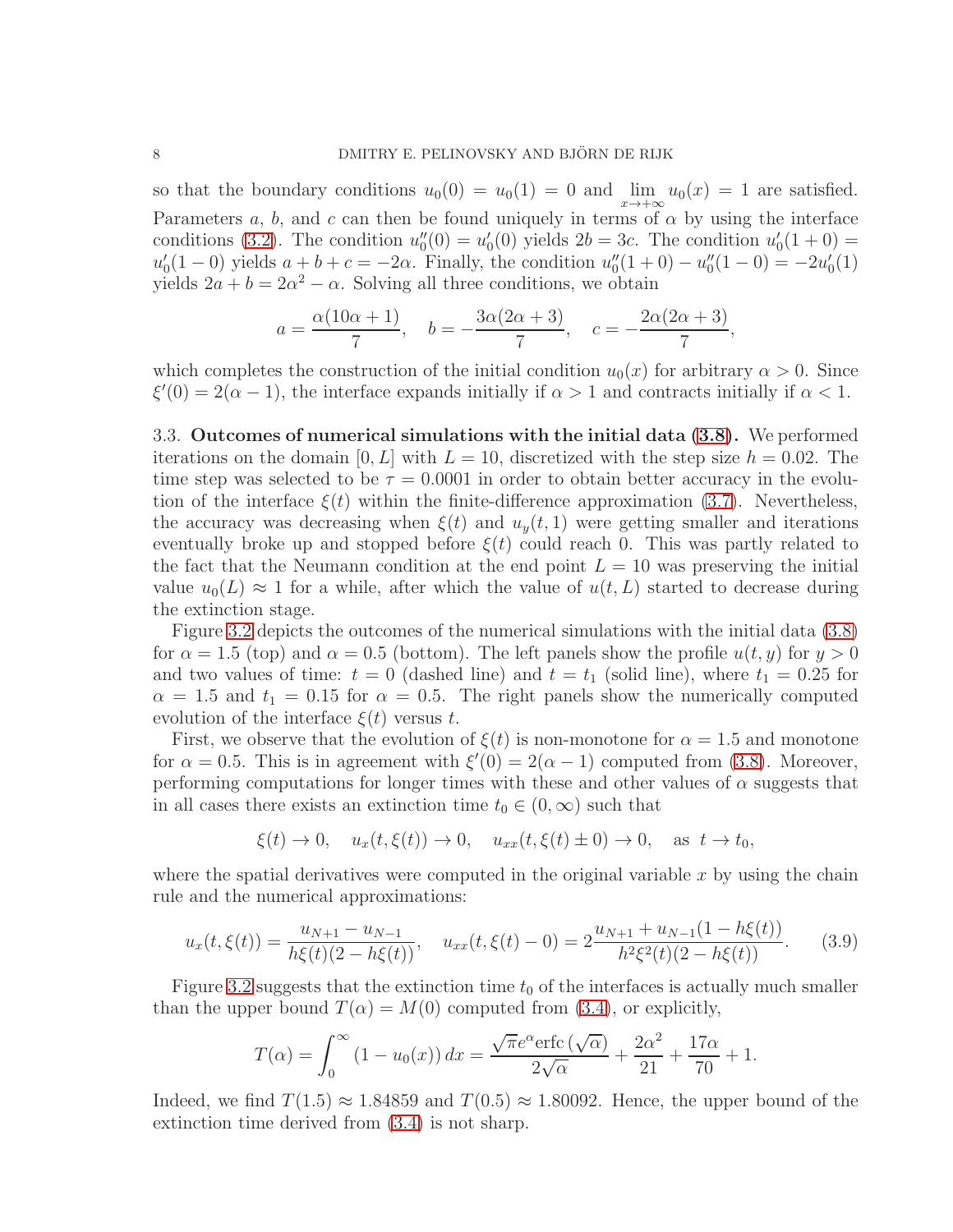

<span id="page-8-0"></span>FIGURE 3.2. Evolution of the boundary-value problem  $(3.5)$  for the initial data [\(3.8\)](#page-6-0) for  $\alpha = 1.5$  (top) and  $\alpha = 0.5$  (bottom). Left:  $u(t, y)$  versus  $y > 0$  for  $t = 0$  (dashed) and  $t = t_1$  (solid). Right: evolution of  $\xi(t)$  versus t.

3.4. Scaling laws describing the finite-time extinction. We claim based on the postprocessing data analysis that the following scaling law of extinction holds as  $t \to t_0$ :

<span id="page-8-1"></span>
$$
\xi(t) \sim \sqrt{t_0 - t}, \quad u_x(t, \xi(t)) \sim (t_0 - t), \quad u_{xx}(t, \xi(t) - 0) \sim \sqrt{t_0 - t}.
$$
 (3.10)

This scaling law is in agreement with the interface equation [\(3.3\)](#page-4-1), which suggests that  $\xi'(t)$  diverges as  $t \to t_0$ :

$$
\xi'(t) \sim -\frac{1}{\sqrt{t_0 - t}}.
$$

For postprocessing data analysis, we use linear regression in the log-log variable, i.e.

<span id="page-8-2"></span>
$$
log(\xi(t))
$$
 versus  $c_1 log(t_0 - t) + c_2$ , (3.11)

where the coefficient  $c_1$  determines the power of the scaling law  $(3.10)$ . The only obstacle with this method is that the value of  $t_0$  is unknown and cannot be approximated well because the iterations break down when  $\xi(t)$  becomes too small (in our simulations smaller than 0.3).

To deal with this numerical issue, we introduce a grid of values of  $t_0$  and use the linear regression [\(3.11\)](#page-8-2) with  $t_0$ -dependent values of  $c_1$  and the approximation error. The outcomes of these computations for  $\alpha = 0.1$  are depicted in Figure [3.3,](#page-9-0) where the left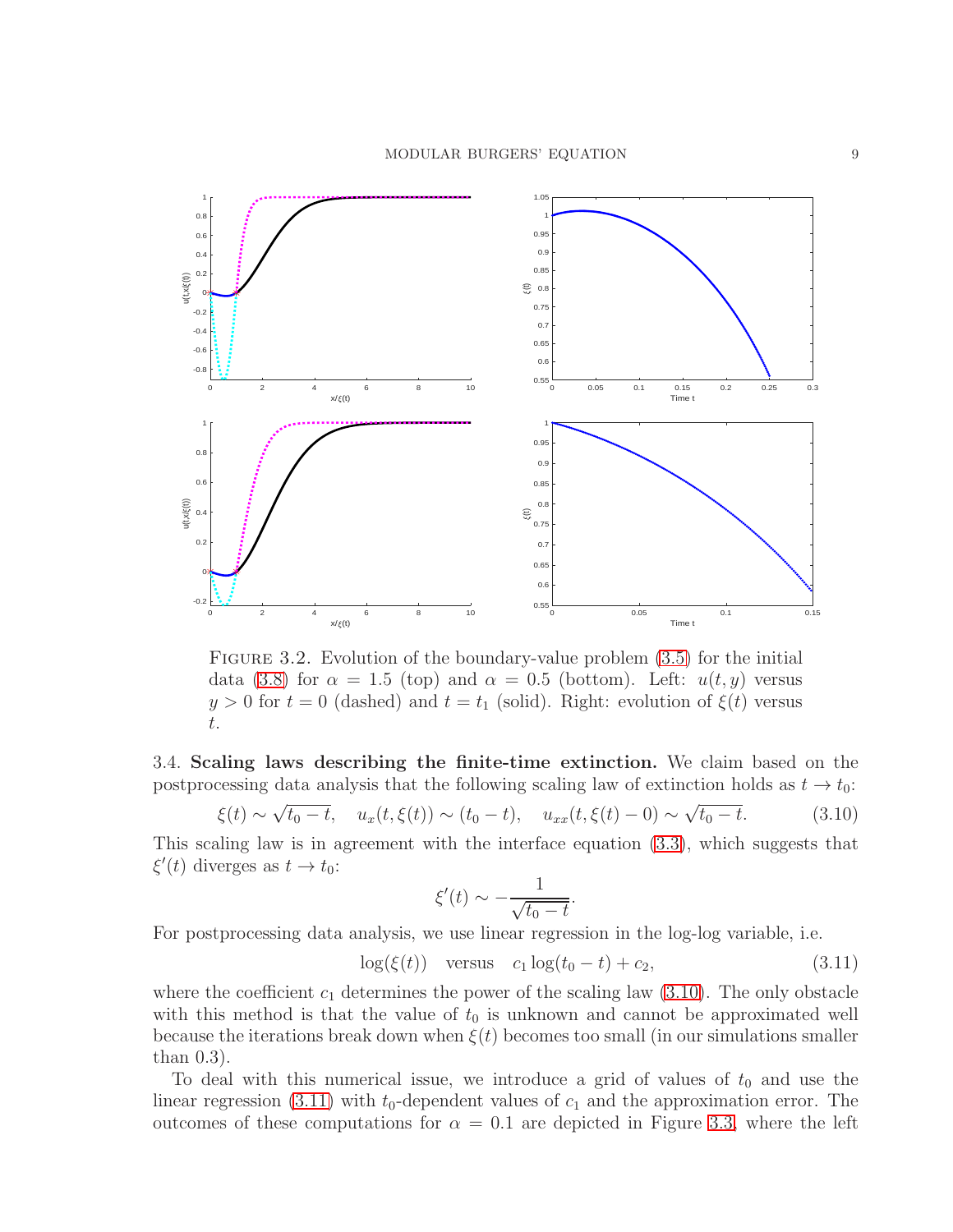panel shows the coefficient  $c_1$  versus  $t_0$  and the right panel shows the corresponding approximation error versus  $t_0$ . The minimal error of the size  $10^{-9}$  is attained at  $t_0 = 0.1738$ and this value of  $t_0$  corresponds to  $c_1 = 0.4917$ , which is close to the claimed value  $\frac{1}{2}$ in [\(3.10\)](#page-8-1).



<span id="page-9-0"></span>Figure 3.3. Power of the linear regression (left) and the approximation error (right) versus  $t_0$  for [\(3.11\)](#page-8-2) with the initial data [\(3.8\)](#page-6-0) with  $\alpha = 0.1$ .

Using similar ideas for  $u_x(t,\xi(t))$  and  $u_{xx}(t,\xi(t)-0)$ , we have found that the minimal approximation errors of the size  $10^{-9}$  and  $10^{-6}$  correspond to  $t_0 = 0.1750$  and  $t_0 = 0.1675$ , respectively. The corresponding coefficients for the power are  $c_1 = 1.0125$  and  $c_1 = 0.4503$ , which are close to the claimed values 1 and  $\frac{1}{2}$  in [\(3.10\)](#page-8-1). It is not surprising that the approximation error for the second derivative  $u_{xx}(t, \xi(t) - 0)$  is significantly larger than that for the first derivative  $u_x(t,\xi(t))$  since we use central difference approximations. Consequently, the coefficient  $c_1 = 0.4503$  deviates from  $\frac{1}{2}$  more significantly than the coefficient  $c_1 = 1.0125$  deviates from 1.

The accuracy is lower for larger values of  $\alpha$  in the initial data [\(3.8\)](#page-6-0). For instance, computations at  $\alpha = 0.5$  show that the linear regression [\(3.11\)](#page-8-2) gives the best approximation result at  $t_0 = 0.2008$  with an error of size  $10^{-6}$ . The coefficient  $c_1 = 0.4510$  corresponds to the power  $\frac{1}{2}$ , which is worse than in the case of  $\alpha = 0.1$ . Similar discrepancy was found for  $u_x(t,\xi(t))$  with the corresponding approximation of  $c_1 = 1.0609$ . It was surprising, however, that the accuracy of computations for  $u_{xx}(t, \xi(t)-0)$  was comparable between the cases  $\alpha = 0.1$  and  $\alpha = 0.5$ . The minimal error was found in the latter case of size  $10^{-6}$  with corresponding coefficient  $c_1 = 0.4589$ .

We have also computed the numerical approximations for the mass and energy integrals for the compact area on  $[0, \xi(t)]$ , see Section [2.](#page-2-0) After the change of variables, these quantities are given by

$$
\mathcal{M}(t) := \xi(t) \int_0^1 u(t, y) dy, \quad \mathcal{E}(t) := \xi(t) \int_0^1 u^2(t, y) dy.
$$
 (3.12)

Figure [3.4](#page-10-1) shows the evolution of the mass and energy integrals versus  $t$  for the initial data [\(3.8\)](#page-6-0) with  $\alpha = 0.1$ . The numerically detected best power fits suggest that

$$
|\mathcal{M}(t)| \sim (t_0 - t)^2, \quad \mathcal{E}(t) \sim \sqrt{(t_0 - t)^7}, \tag{3.13}
$$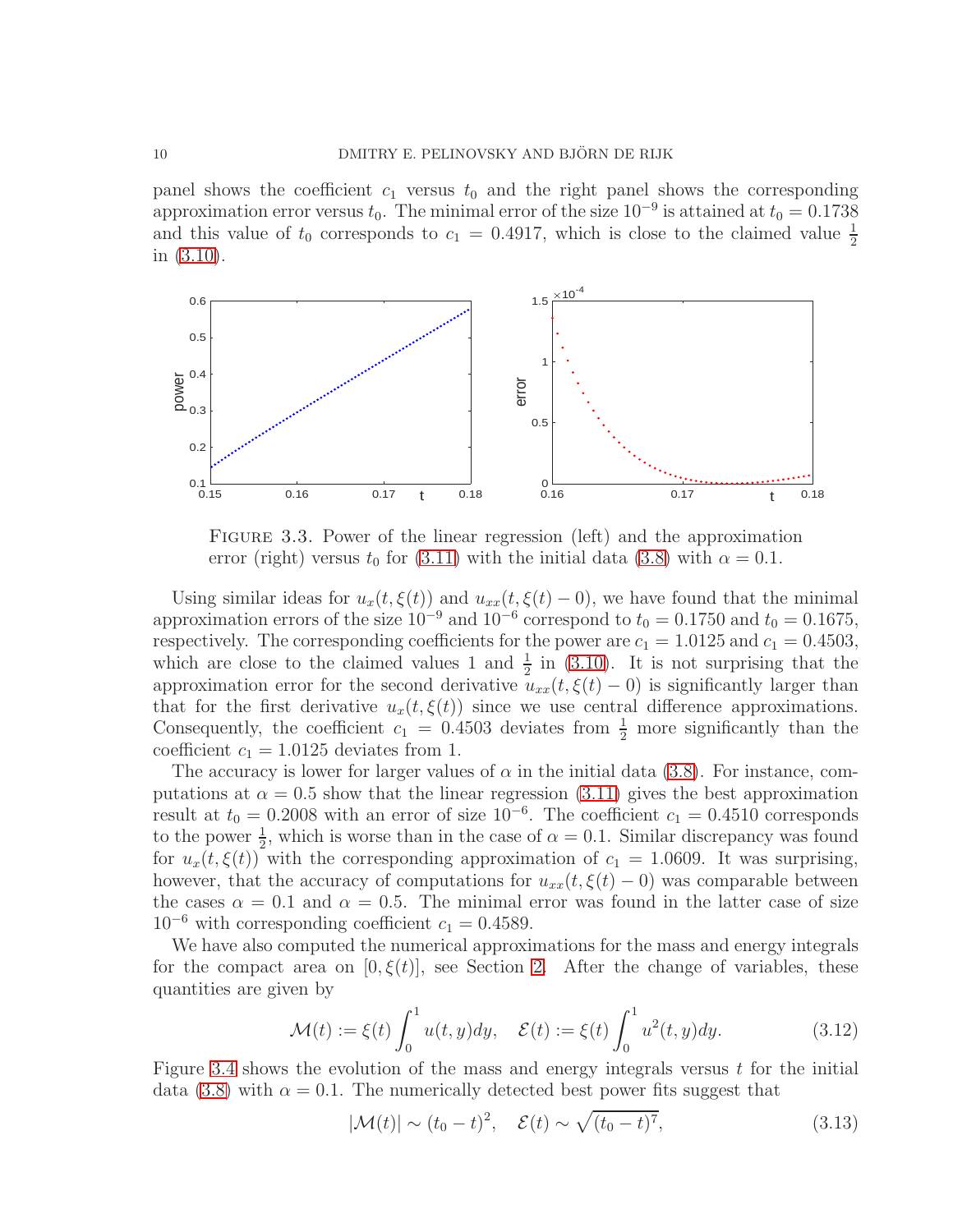

which are also in agreement with the balance equations  $(2.3)$  and  $(2.4)$  under the scaling laws [\(3.10\)](#page-8-1).

<span id="page-10-1"></span>FIGURE 3.4. Mass (left) and energy (right) versus t for the time evolution for the initial data [\(3.8\)](#page-6-0) with  $\alpha = 0.1$ .

#### 4. Conclusion

<span id="page-10-0"></span>To summarize, we have shown analytically and numerically that the dynamics of odd viscous shocks in the modular Burgers' equations with three interfaces leads to the finitetime extinction of compact regions by means of coalescence of two consecutive interfaces. We have specified precise scaling laws for the finite-time extinction based on numerical simulations with the central difference method, which is well-adapted to deal with the nonlinear interface equations.

These results open a road for future work to establish finite-time extinction of shocks and associated scaling laws analytically for general initial data with multiple interfaces. We anticipate that all initial data with finitely many interfaces evolve in finite time to shock waves with a single interface or to linear waves without interfaces (depending on the boundary conditions). However, it is unclear if the scaling laws, as stated in this paper, are universal for other data.

Among other open questions, one can consider extensions of these results to the modular Burgers' equation with additional terms and to the logarithmic Burgers' equation. Dynamics of solitary waves in the modular Korteweg-de Vries equation and other Hamiltonian systems with modular nonlinearity have not been investigated so far and could also be attractive subjects of future research on their own.

Acknowledgements. An early stage of this work was completed during the undergraduate research project of Y. Ackermann and E. Redfearn. The later stage of this work was completed during the visit of D. E. Pelinovsky to KIT as a part of Humboldt Reseach Award from Alexander von Humboldt Foundation. The project is supported by the RNF grant 19-12-00253.